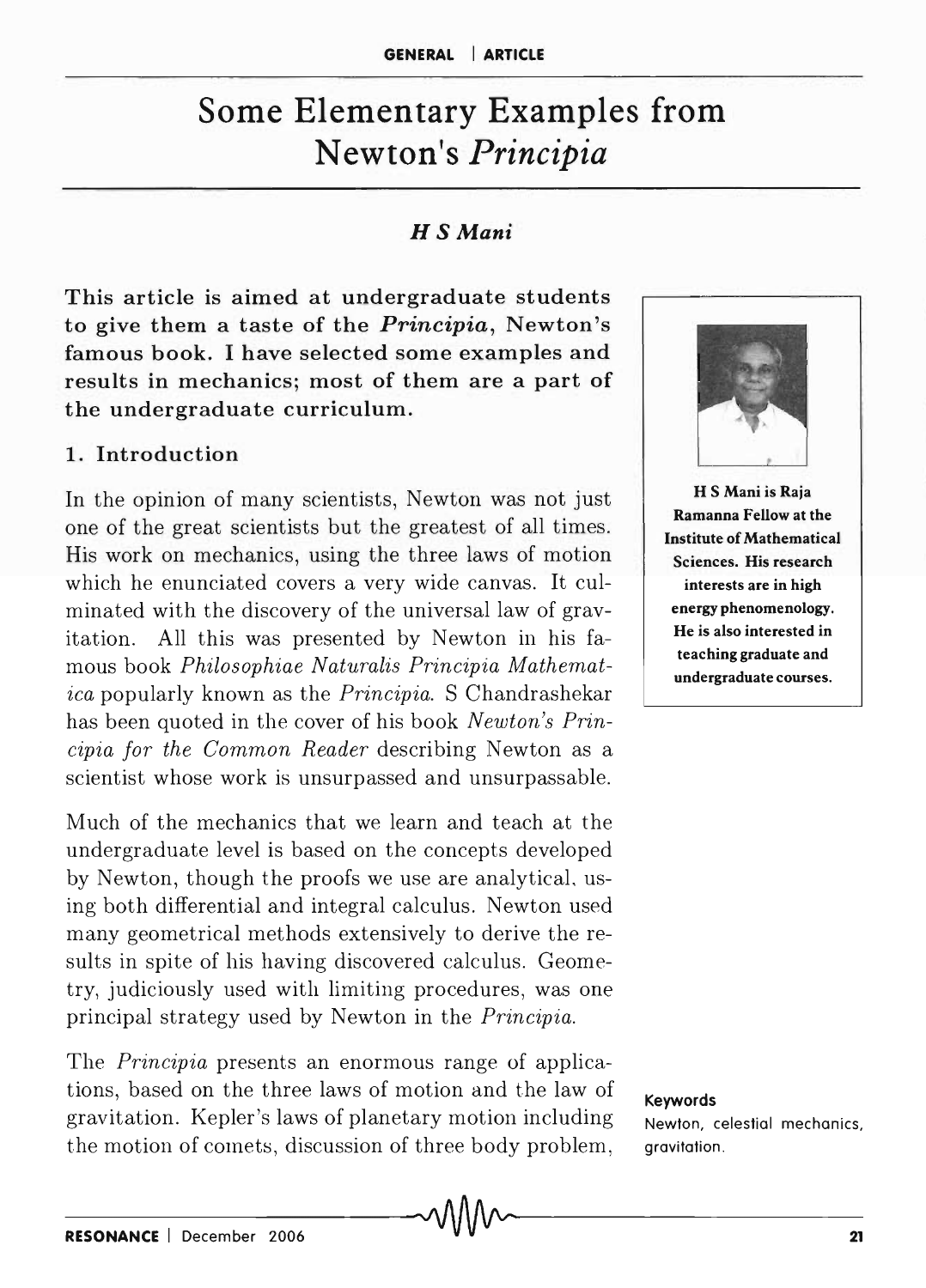The Principia presents an enormous range of applications, based on the three laws of motion and the law of gravitation.

lunar theory studying the variation of lunar motion, theory of tides, precession of equinoxes and several more phenomena are covered in the book. The proofs in the *Principia* are not easy to follow as most of the mathematical arguments are in prose. Fortunately for us S Chandrashekar's book mentioned earlier has removed this barrier. He mentions in the prologue "With the impediments of the language and of syntax thus eliminated, the physical insight and the mathematical craftsmanship that invariably illuminate Newton's proof come sharply into focus."

# 2. Examples

As mentioned before, the examples given below show the power of using Newton's laws together with the geometrical relations obeyed by trajectories. Newton was interested in finding the force law given the trajectory of the particle. In order to do this he obtained some general results, the area theorem being one of them.

# *2.1* A *rea Theorem*

Consider a particle moving under the action of a force directed towards or away from a point referred to as the centre of force and denoted by *S* in *Figure* 1. The particle sweeps equal areas in equal times. The proof that we learn in books on mechanics goes as follows: Let  $\vec{r}$  represent the position of a particle of mass  $m$ , acted upon by a central force  $\vec{F} = k\vec{r}$  where *k* can be a function of the distance *r.* Newton's law gives

$$
m\frac{d^2\vec{r}}{dt^2} = \vec{F} = k\vec{r}.\tag{1}
$$

Newton was interested in finding the force law given the trajectory of the particle.

On taking the vector product of the above equation with  $\vec{r}$  one gets

$$
\vec{r} \times \frac{d^2 \vec{r}}{dt^2} = k \vec{r} \times \vec{r} = 0.
$$
 (2)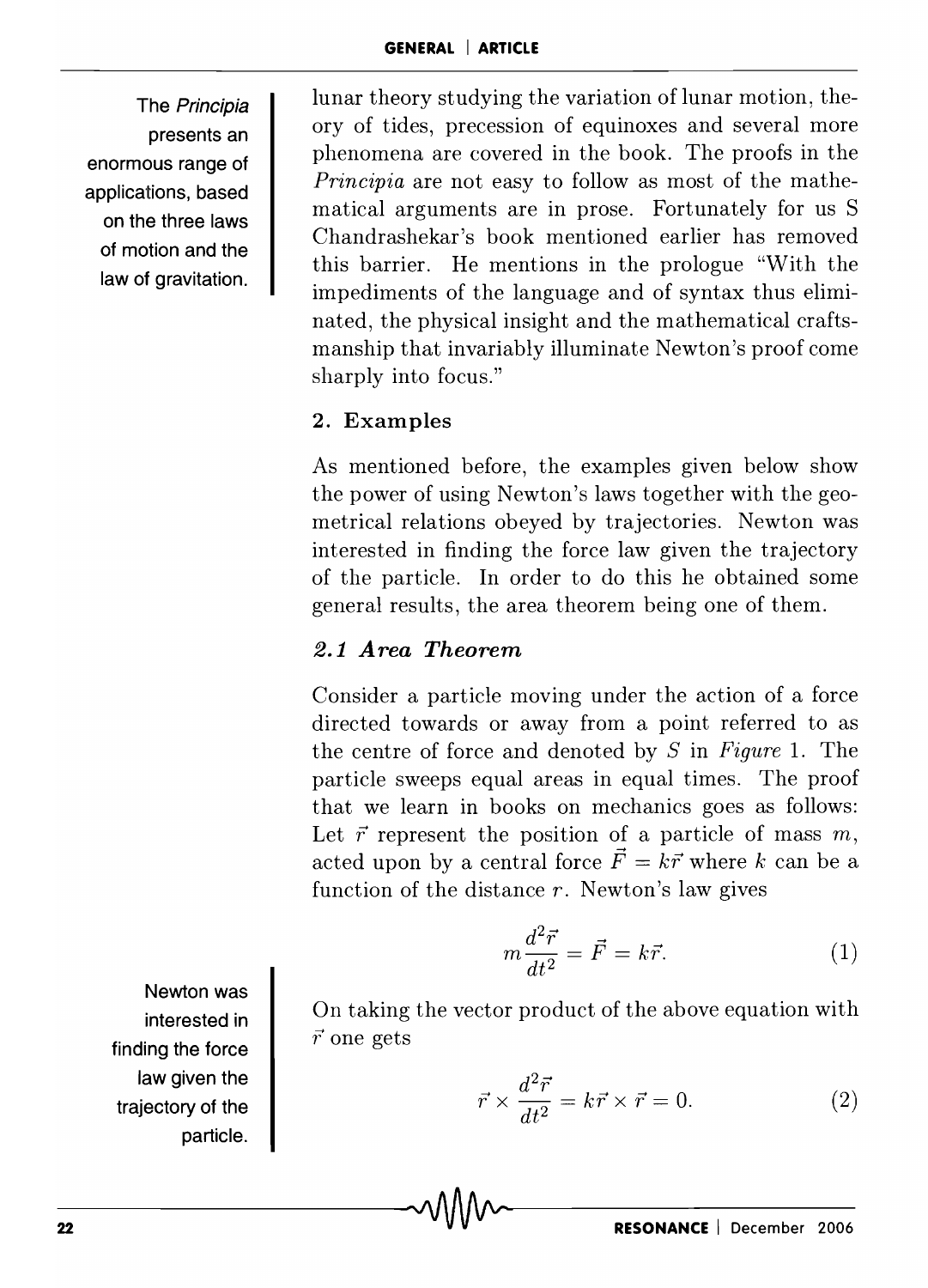

**Figure 1. S is the centre of force, and v is the velocity of the particle at A.** 

This can be used to obtain

$$
\frac{d(\vec{r} \times \frac{d\vec{r}}{dt})}{dt} = \frac{d\vec{r}}{dt} \times \frac{d\vec{r}}{dt} + \vec{r} \times \frac{d^2\vec{r}}{dt^2} = 0
$$
 (3)

implying

$$
\vec{r} \times \vec{v} = \overrightarrow{constant} \tag{4}
$$

where  $\vec{v} = \frac{d\vec{r}}{dt}$  is the velocity vector of the particle. Now let us use polar coordinates to describe the motion of the particle (see *Figure* 1). A particle from *A* reaches *B,*  travelling along the trajectory *AB,* after a time interval  $\delta t$ . Thus  $AB = v\delta t$  in the limit  $\delta t \rightarrow 0$  (when  $B \rightarrow A$ ).

Area of the triangle

 $\triangle ABS = SA \times AB \times \sin(\angle SAB) = rv\delta t \sin(\angle SAB).$ 

One also has

$$
|\vec{r} \times \vec{v}| = rv \sin(\angle BAD) = rv \sin(\angle SAB)
$$

as  $\angle BAD = 180^0 - \angle SAB$ .

Thus the area swept by the particle in time  $\Delta t$  is equal to  $|\vec{r} \times \vec{v}| \Delta t$  and is a constant.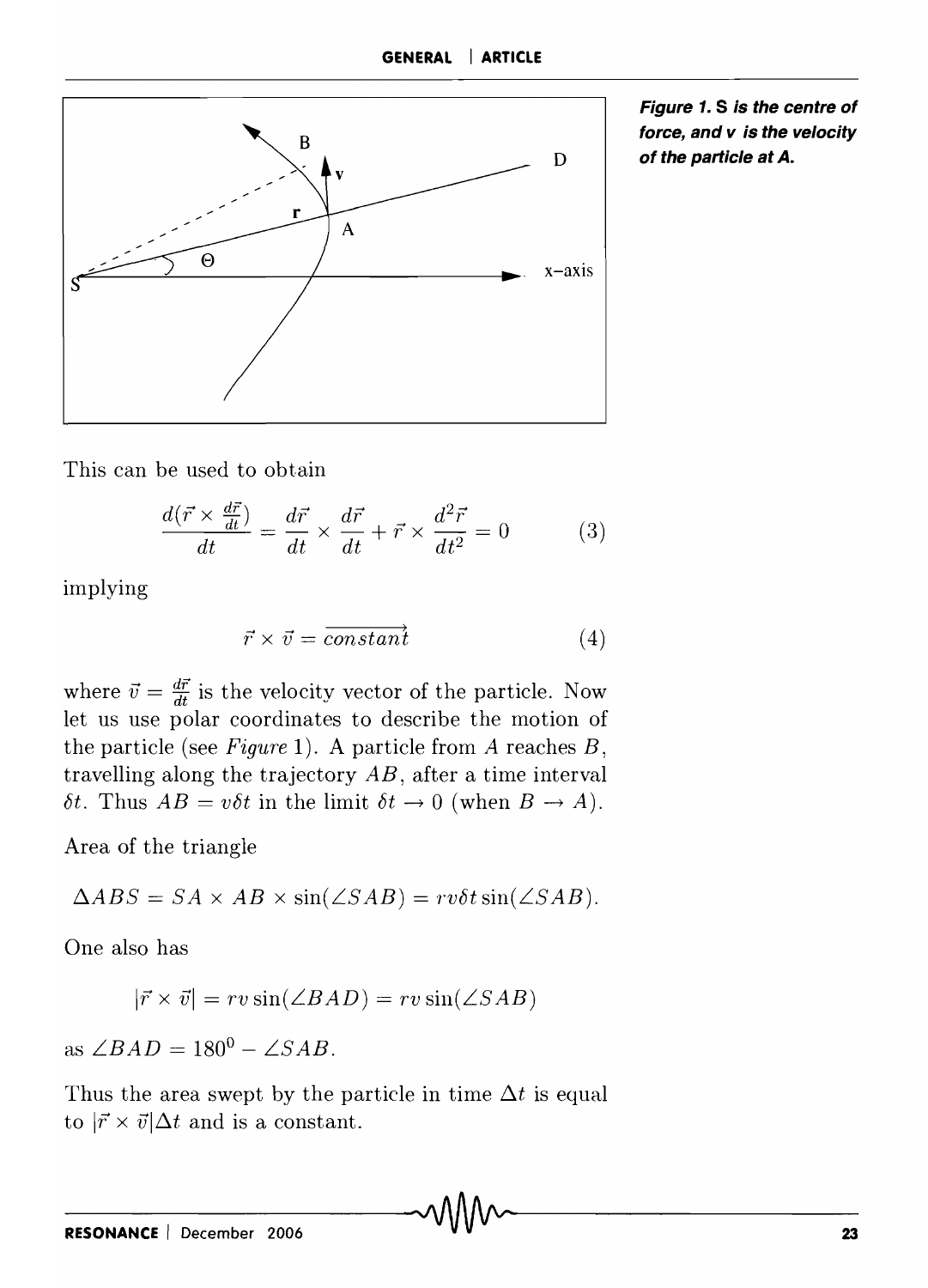**Figure 2. ABC is the trajectory of the particle, and 5 is the centre of force. AB = Bc. VBcC is a parallelogram.** 



# *Newton's Proof*

Newton assumes that the particle is acted upon by impulses at equal intervals of time *bt* which keep it on the trajectory. In the absence of such an impulse the particle would move along a straight line path. This is shown in *Figure 2.* 

The particle arrives at *B* from *A* after time *bt.* Had there been no impulse at *B*, it would have travelled to *c* with  $\overrightarrow{Bc} = \overrightarrow{v}\delta t$ , where  $\overrightarrow{v}$  is its velocity at *A*. The impulse given along  $BS$  at  $B$  would push it to some point  $V$ The two displacements  $\overrightarrow{BV}$  and  $\overrightarrow{Bc}$  move it to C after a time  $2\delta t$ . (All the points *S, A, B, V* and *c* are in the same plane). Cc is parallel to BV and CV is parallel to *Be.* 

Now  $\triangle SAB$  and  $\triangle SBC$  have the same area since  $AB =$  $Bc = v\delta t$ .  $\triangle SCB$  and  $\triangle ScB$  have the same area as the base *SB* is common and *Cc* is parallel to *SB*, implying that the altitudes of the two triangles are the same. Thus  $\triangle SAB$  and  $\triangle SCB$  have the same area proving the result. As a corollary, the area of the  $\triangle SAB = v_A(\delta t)p_A$ and the area of the  $\triangle SCB = v_B(\delta t)p_B$ , where  $p_A, p_B$ are the lengths of the perpendiculars from S to AB and BC respectively. Further  $v_A$ ,  $v_B$  are the velocities of the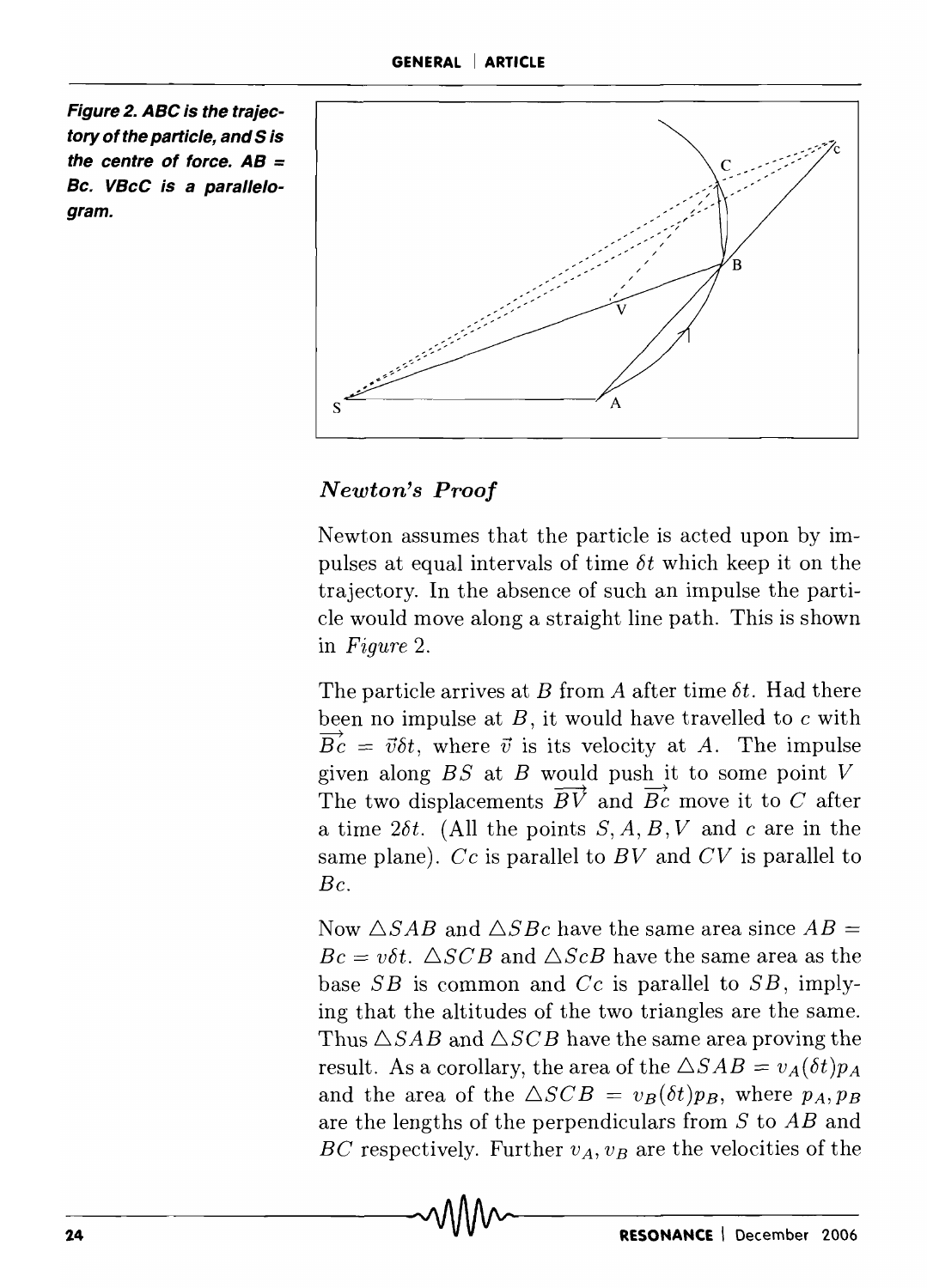particle at A and B respectively The conservation of angular momentum

$$
v_A p_A = v_B p_B
$$

follows from the equality of the areas of the triangles *6SAB* and *6SGB.* 

Newton also observed the converse – if a particle travels in a planar trajectory and traverses equal areas in equal times the particle is acted upon by a central force, that is, the force is directed towards a fixed point (for an attractive force). This follows by noting the following: Given that the areas of the two triangles  $\Delta SBC$  and  $\Delta SAB$  are equal, the areas of the triangles  $\Delta S B c$  and  $\triangle SBC$  are equal as  $AB = Bc$ . This implies that the direction of the impulse is along *cG* which, being parallel to *B S,* leads to a central force directed towards *S* as  $\delta t \rightarrow 0$ .

## 2.2 *Circular Motion with Centre of Force Anywhere in the Circle*

Newton found the law of force for different orbits (circular, elliptical, parabolic, hyperbolic, spiral, etc.) for different possible choices of centres of force. For example if the orbit is elliptical and the centre of force is the centre of the ellipse (intersection of the major and minor axes of the ellipse), the force law is simple harmonic, i.e., force proportional to the distance from the centre. The  $\blacksquare$  Figure 3. PS is extended to most famous law, of course, is the inverse square law for **meet the circle at** *V***.** *VOWis* elliptical orbits with the centre of force being one of the  $\theta$  the *diameter* of the circle. foci of the ellipse.

Another example is, a particle moving in a circular orbit with the centre of force chosen as any point *S* inside the circle. This is shown in *Figure 3*. The result is  $v \not\perp \qquad 0 \qquad v$  w

$$
force \propto \frac{1}{(SP)^2 (PV)^3},\tag{5}
$$



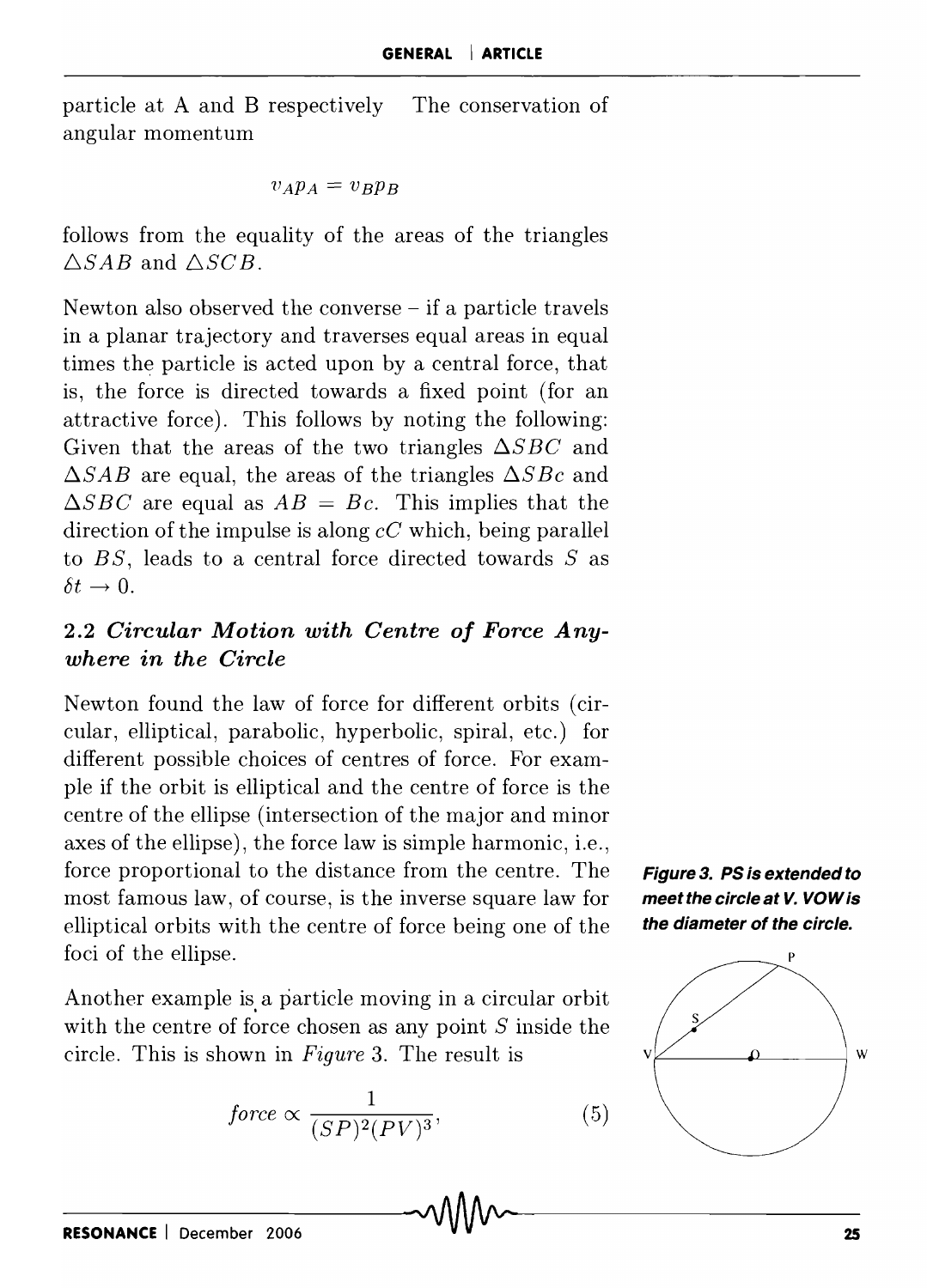**Figure 4. ST is .1 to ABQ,**   $CR$  **is**  $\perp$  **to SB.** 



where  $V$  is the point on the circle when the line  $PS$  is extended (see *Figure* 3).

These results were obtained by the use of geometry and application of the laws of motion. The central result needed is the following:

Consider a particle moving along the orbit *ABC* under the action of a central force with centre at *S* as shown in *Figure* 4. **In** the notation of *Figure* 4, Newton showed that

$$
C.F. \propto \frac{(QC)}{(SB)^2 (CR)^2},\tag{6}
$$

where *C.F.* stands for centripetal force.

Newton's arguments are reproduced below: *ABQ* would be the path of the particle if it moved as a free particle, in the absence of the central force. Let it arrive at  $Q$  from  $B$  after a time  $\delta t$ . The displacement  $QC = \frac{1}{2} \times (\text{acceleration due to the central force}) \times (\delta t)^2$ where we have used the laws of motion for constant ac-

celeration as the time interval is short. Thus

\n
$$
\overrightarrow{BC} = \overrightarrow{BQ} + \overrightarrow{QC} = \overrightarrow{v}\delta t + \frac{1}{2}\overrightarrow{a}(\delta t)^2 \tag{7}
$$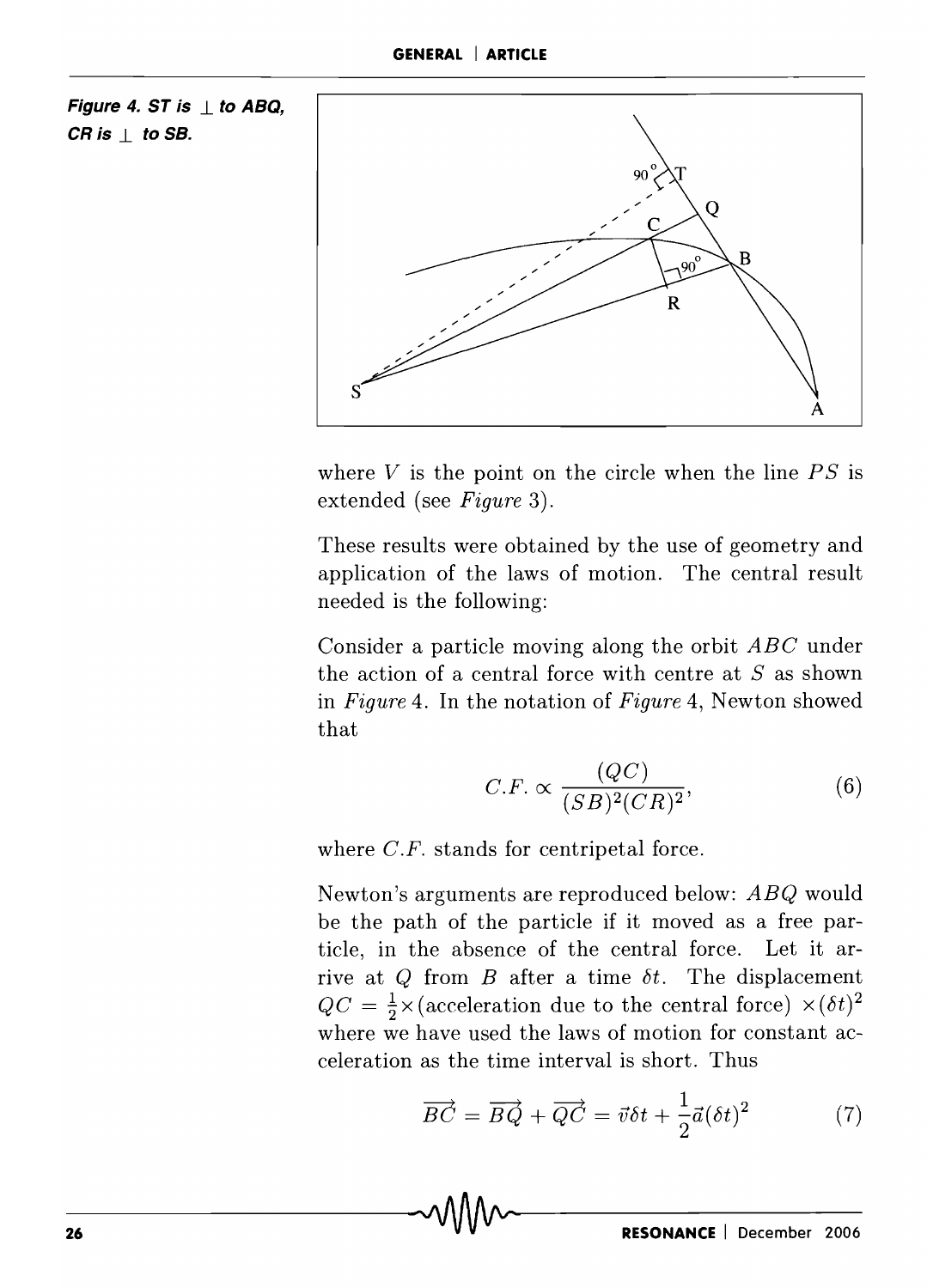where  $\vec{v}$  is the initial velocity and  $\vec{a}$  is the acceleration at B, which is proportional to the centripetal force.

Thus

$$
C.F. \propto \frac{2QC}{(\delta t)^2}.
$$
 (8)

Further the area of the  $\triangle SBC$  is equal to

$$
\frac{1}{2}(SB)(CR) = K\delta t,\tag{9}
$$

where *K* is a constant. Here the area theorem has been used which states that area swept by the particle is proportional to the time. Using (8) and (9),

$$
C.F. \propto 2 \frac{QC}{(\delta t)^2} = \frac{8(QC)K^2}{(SB)^2(CR)^2}.
$$
 (10)

This is the desired result (apart from  $8K^2$  which can be absorbed in the constant of proportionality). The same can be put in a slightly different form:  $\triangle STB$  ( $ST$  is  $\perp$  to the line *ABQ*) and  $\triangle CRB$  (*CR* is  $\perp$  to *SB*) in *Figure* 4 are similar as  $C \rightarrow B$  and  $B \rightarrow A$ . In this limit the line *BT* becomes tangent to the trajectory at B and  $\angle SBT = \angle RBC$ . Since the triangles  $\triangle STB$ and  $\triangle CRB$  are right-angled, they are similar and in this limit

$$
\frac{ST}{SB} = \frac{CR}{CB}.\tag{11}
$$

Substituting this in (6), we obtain the following general result

$$
C.F. \propto \frac{QC}{(ST)^2 (CB)^2}.
$$
 (12)

Using the geometrical properties of various curves very ingeniously, Newton obtained the relevant laws. This needed knowing theorems associated with conic sections, which were well established by then. Having established

**Using the geometrical properties of various curves very ingeniously, Newton obtained the relevant laws.**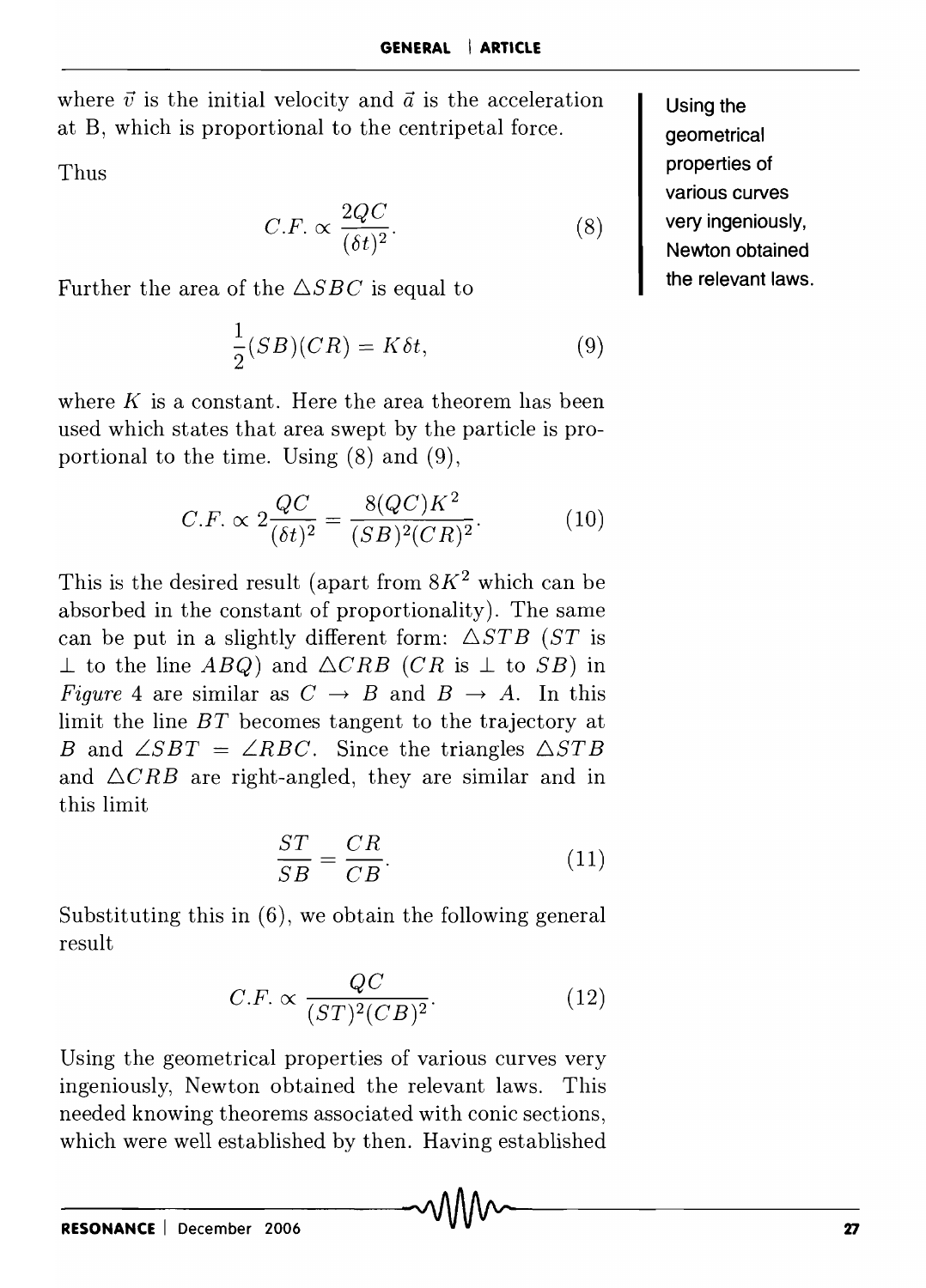**Figure 5. 0 is the centre of the circular trajectory. LQ**  *is parallel to SB, ST is \to* **BQZ; line CR is extended to**  meet BQ at Z.



a general formula we will apply it to the example of a particle moving in a circle with a centre of force anyw here inside the circle as in *Figure* 5.

As  $QC$  is parallel to RB, the triangles  $\triangle ZRB$  and  $\triangle Z C Q$  are similar. Further  $\angle Z BO = 90^0$  and since  $\triangle VBO$  is isosceles,  $\angle RZB = \angle VBO = \angle BVO$ . This means the triangles  $\triangle VBW$  and  $\triangle ZRB$  are similar. The similarity of these three triangles ( $\triangle ZRB$ ,  $\triangle Z CQ$ and  $\triangle VBW$ ) implies

$$
\frac{WV}{BV} = \frac{BZ}{RZ} = \frac{QZ}{ZC} = \frac{BZ - QZ}{RZ - ZC} = \frac{BQ}{RC},\qquad(13)
$$

*i.e.*, 
$$
(RC)^2 = (BQ)^2 \frac{(BV)^2}{(WV)^2}
$$
. (14)

The chords *LC* and *BQ* can be thought of as intersecting chords of a circle with the intersection point lying outside. (Here *BQ* is a tangent and is a special case of a chord in which the two intersecting points with the circumference coincide.) Using the following well known theorem in geometry

$$
(BQ)^2 = (QL)(QC),\tag{15}
$$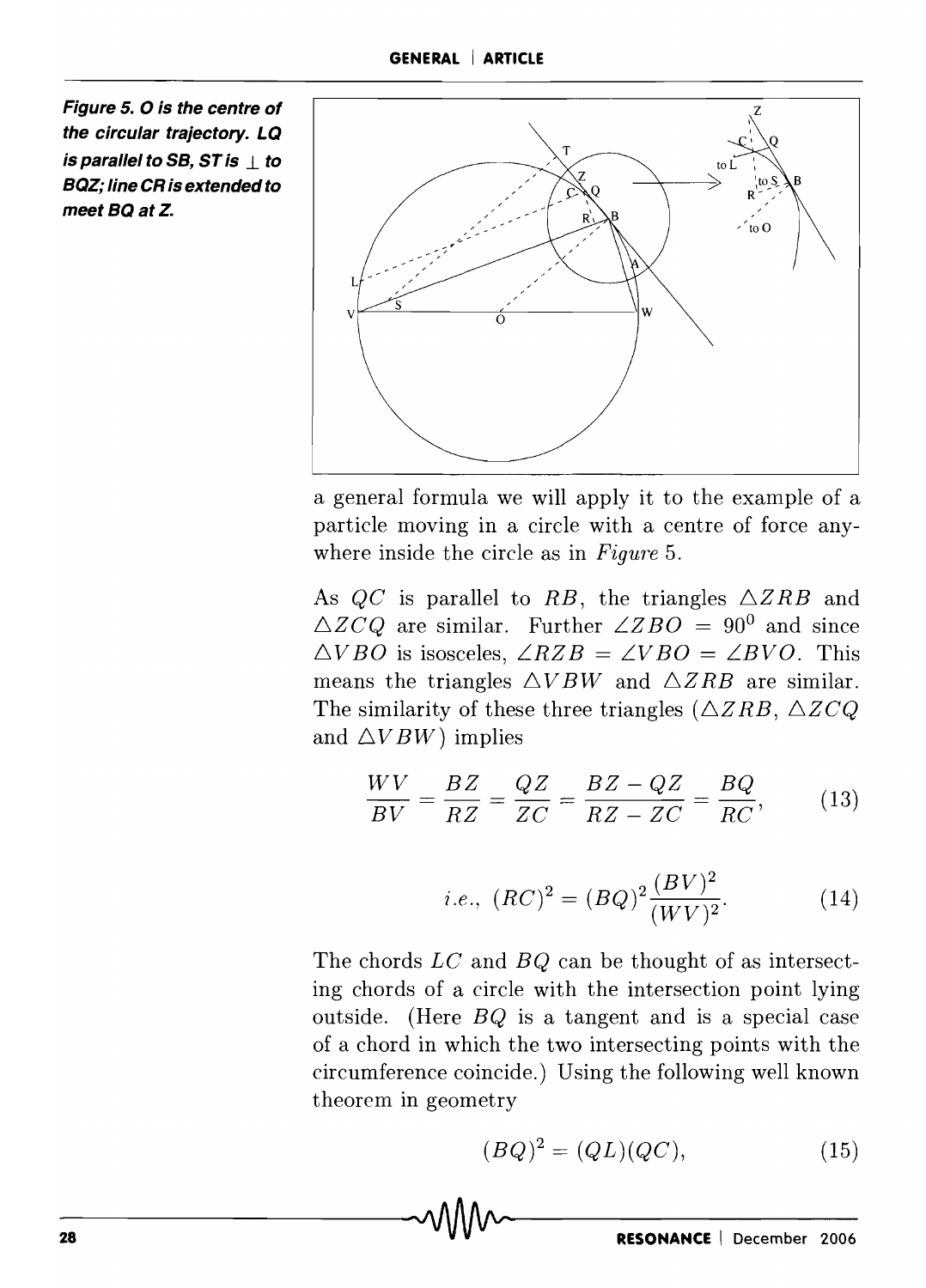equation (14) becomes

$$
(RC)^{2} = (QL)(QC)\frac{(BV)^{2}}{(WV)^{2}}.
$$
 (16)

Using this in equation (10) the following result is obtained

$$
C.F. \propto \frac{(WV)^2}{(SB)^2(BV)^3}.
$$
 (17)

As *WV* is the diameter of the circle, it is a constant and can be absorbed in the constant of proportionality. Note that if *S* lies on the circle, *S* and *V* coincide and the force law becomes

$$
C.F. \propto (SB)^{-5} \tag{18}
$$

#### **2.3** *Revolving Orbits*

Let

$$
r(\phi) = f(\phi) \tag{19}
$$

describe the closed planar orbit, in terms of polar coordinates  $r, \phi$ , of a body under the action of a central force. As a concrete example one could think of an elliptic orbit under the action of an inverse square law force with the centre of force at one of the foci. For such a case  $r(\phi) = r(\phi + 2\pi)$ . We will refer to this as the *fixed orbit.* 

If the orbit is perturbed by external forces, in general the particle will not follow a closed path. One possible motion is a slow revolution of the major axis so that the particle describes an angle larger than  $360^{\circ}$  as it completes one revolution. The trajectory of the revolving orbit is given by

$$
r'(\phi') = r(\phi),\tag{20}
$$

where  $\phi' = \alpha \phi$ ,  $\alpha$  being a constant. Such an orbit will obey  $r'(\phi' + 2\pi\alpha) = r(\phi + 2\pi) = r(\phi)$  and hence will

**If the orbit is perturbed by external forces, in general the particle will not follow a closed path.**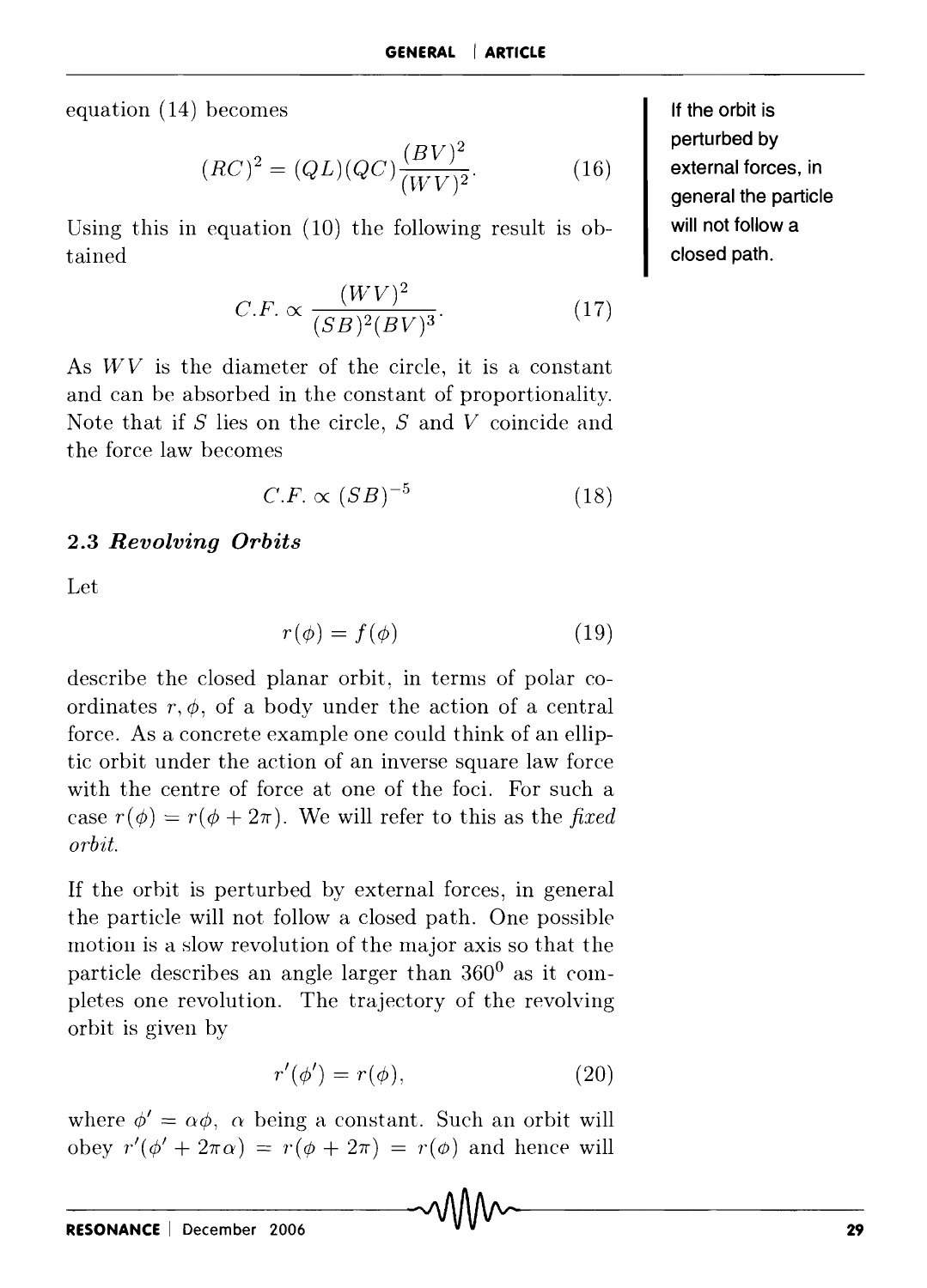**Newton developed the general theory for revolving orbits and worked out several special**  cases. come back to the original position in terms of the fixed orbit at an angle different from 360°.

For the fixed orbit, the area covered per unit time is given by

$$
\frac{1}{2}r^2(\phi)\frac{d\phi}{dt} = h \quad (say),\tag{21}
$$

where  $h$  is a constant. Then for the revolving orbit, the area covered per unit time is

$$
\frac{1}{2}r'^2(\phi')\frac{d\phi'}{dt} = \alpha h\tag{22}
$$

which is also constant and hence the force is central.

Newton developed the general theory for such orbits and worked out several special cases. The methods used are similar to the ones discussed in the earlier examples. He was particularly interested in the study of elliptical orbits which were nearly circular. He showed that if the force law is

$$
r^{n-3} \tag{23}
$$

then the angle described by the body when it moves from the farthest end of the major axis to the nearest end (central force is from one of the foci of the ellipse) is given by

$$
\frac{180^0}{\sqrt{n}}.\t(24)
$$

 $n=1$  corresponds to the inverse square law for which the angle described is exactly 180°. For a complete revolution the angle turned would be twice the value.

He generalised it to the case when the force law is

$$
br^{m-3} + cr^{n-3} \tag{25}
$$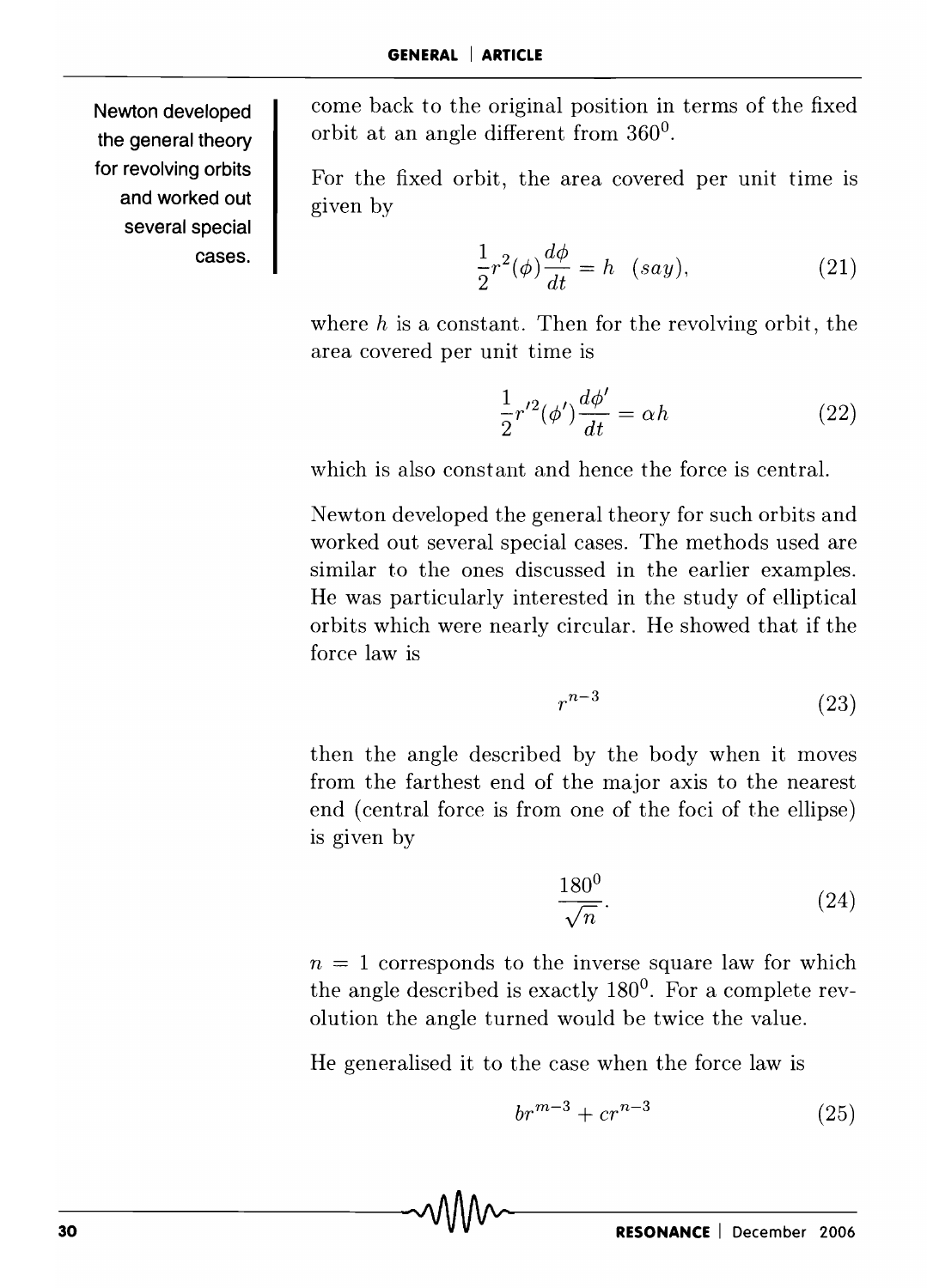and found the angle described to be

$$
180^0 \left(\frac{b+c}{mb+nc}\right)^{\frac{1}{2}}
$$
 (26)

Newton applied this result to the slow motion of the apogee of the moon, which is  $3.3<sup>0</sup>$  per complete revolution. Two possible central forces were considered to reproduce this result:

Case 1:

$$
C.F. \propto \frac{1}{r^{2 + \frac{4}{243}}} \simeq \frac{1}{r^{2.0165}}.\tag{27}
$$

Case 2:

$$
C.F. \propto \frac{1}{r^2} - .005595r.
$$
 (28)

Case 1: From equation (24), with  $n = 0.9835$ , the angle described for a complete revolution is

$$
\frac{360}{\sqrt{0.9835}} = 363^0. \tag{29}
$$

That is, it returns to the maximum distance from the centre of force after turning through an angle of 3630 .

Case 2: Using equation (26) with  $b = 1, c = 0.005595$ , the angle described for a complete revolution is

$$
360\sqrt{\frac{1 - 0.005595}{1 - 4 \times 0.005595}} = 363.1^{\circ} \tag{30}
$$

Newton considered the trajectory of the moon to be due to the gravitational forces of the earth and the sun. The earth-moon system moves in an elliptical (nearly circular) orbit around the sun. However the force exerted by the sun on the moon would be different from the one exerted on the earth and Newton conjectured that the second term in equation (30) arises from the correction needed to take this into account.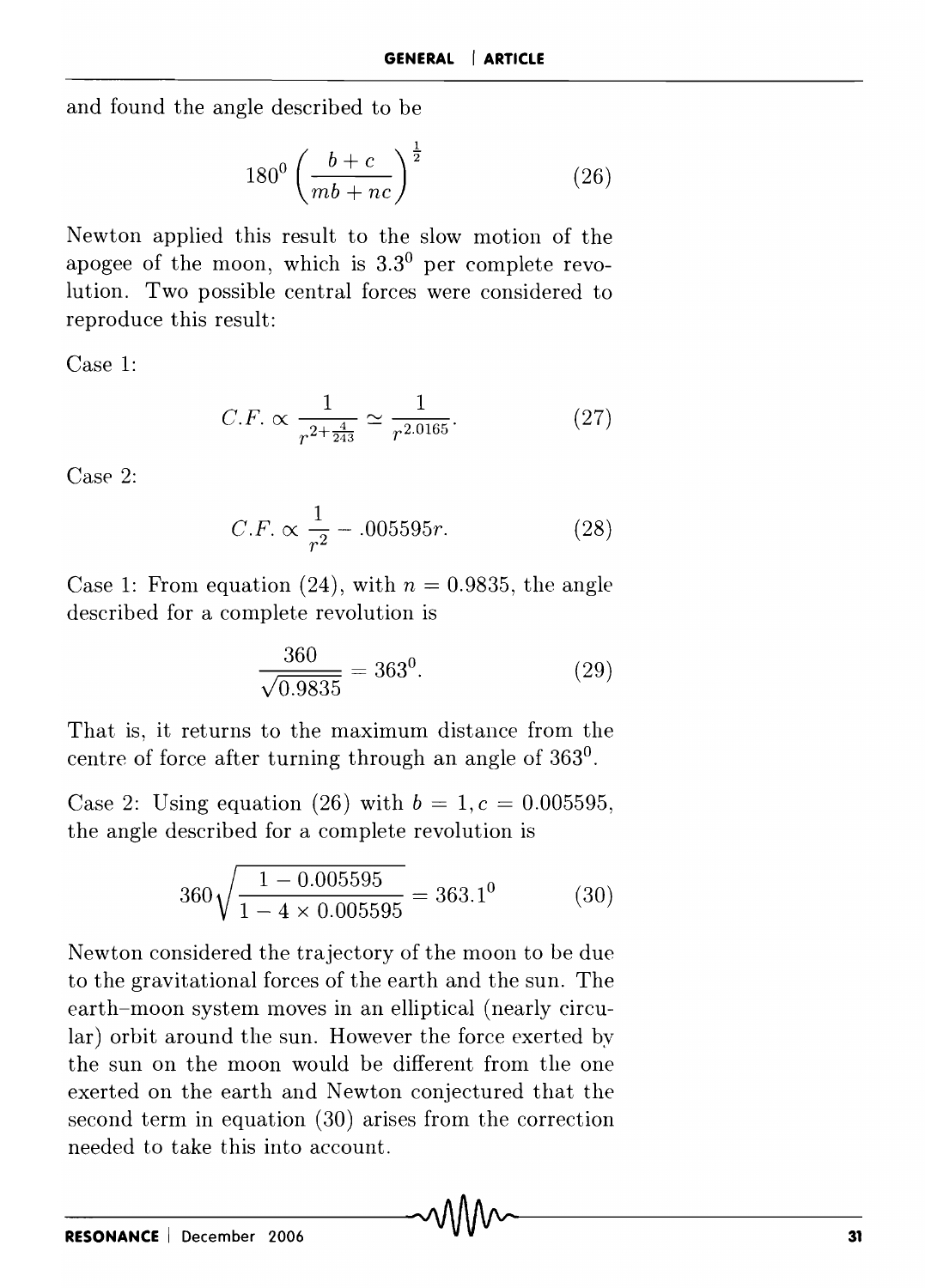This formed a part of the analysis which culminated in the universal law of gravitation.

#### **2.4** *N-body Problem*

This example is different from the previous ones, in the sense that the force law is assumed between *N* -bodies and an exact solution is obtained. This can be achieved by using the analysis learned in an undergraduate programme.

The force between any two mass points at  $\vec{r}_i$  and  $\vec{r}_i$ with masses  $M_i$  and  $M_j$  respectively  $(i, j = 1, 2, N)$ is assumed to be

$$
-k^2 M_i M_j(\vec{r_i} - \vec{r_j}), \qquad i \neq j \tag{31}
$$

where  $k$  is a constant.

Newton first obtained the solution for the case  $N = 2$ . Here we have

$$
\frac{d^2\vec{r_1}}{dt^2} = -k^2 M_2(\vec{r_1} - \vec{r_2}),\tag{32}
$$

and

$$
\frac{d^2\vec{r_2}}{dt^2} = -k^2 M_1(\vec{r_2} - \vec{r_1}).\tag{33}
$$

Choosing the frame in which the centre of mass,  $\vec{G}_2$  is at rest and is its origin

$$
\vec{G_2} = \frac{M_1 \vec{r_1} + M_2 \vec{r_2}}{M_1 + M_2} = 0.
$$
 (34)

Equations (31 and 32) become

$$
\frac{d^2\vec{r_1}}{dt^2} = -k^2(M_1 + M_2)\vec{r_1},\tag{35}
$$

$$
\frac{d^2\vec{r_2}}{dt^2} = -k^2(M_1 + M_2)\vec{r_2}.
$$
 (36)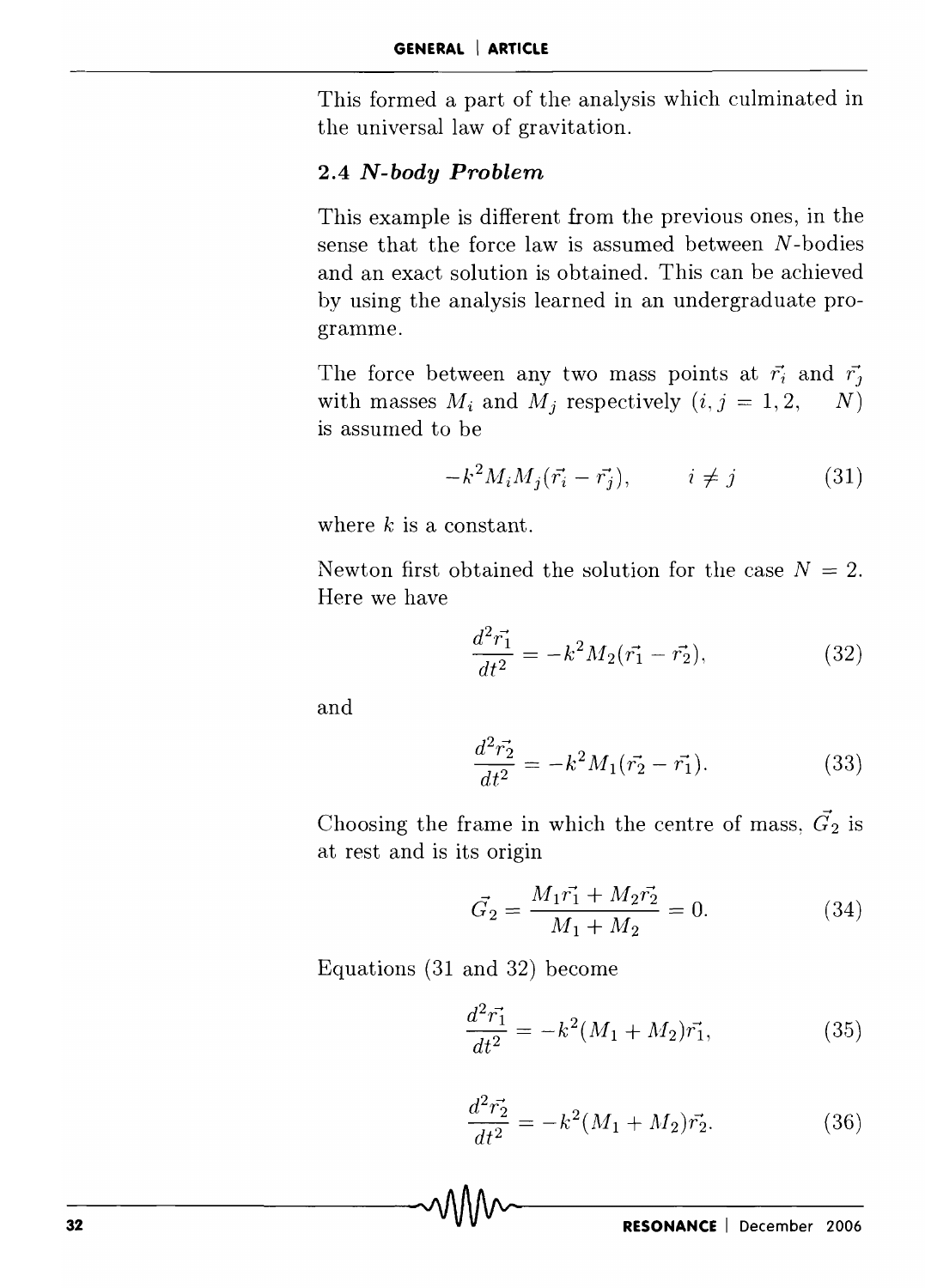The masses  $M_1, M_2$  therefore execute simple harmonic motion with the same period about the centre of mass.

For  $N = 3$ , we have in the frame in which  $\vec{G}_2 = 0$ ,

$$
\frac{d^2\vec{r_1}}{dt^2} = -k^2(M_1 + M_2)\vec{r_1} - k^2M_3(\vec{r_1} - \vec{r_3}) =
$$

$$
-k^2(M_1 + M_2 + M_3)\vec{r_1} + k^2M_3\vec{r_3}, \qquad (37)
$$

$$
\frac{d^2\vec{r_2}}{dt^2} = -k^2(M_1 + M_2)\vec{r_2} - k^2M_3(\vec{r_2} - \vec{r_3}) =
$$

$$
-k^2(M_1 + M_2 + M_3)\vec{r_2} + k^2 M_3 \vec{r_3}.
$$
 (38)

Motion of *M3* is given by

$$
\frac{d^2\vec{r_3}}{dt^2} = -k^2 M_1(\vec{r_3} - \vec{r_1}) - k^2 M_2(\vec{r_3} - \vec{r_2}) =
$$

$$
-k^2 (M_1 + M_2)\vec{r_3}, \qquad (39)
$$

where (34) has been used. This can be rewritten as

$$
\frac{d^2\vec{r_3}}{dt^2} = -k^2(M_1 + M_2 + M_3)\vec{r_3} + k^2M_3\vec{r_3}.
$$
 (40)

All the three equations can now be written in a symmetrical manner

$$
\frac{dr_i}{dt^2} = -k^2(M_1 + M_2 + M_3)\vec{r}_i + k^2 M_3 \vec{r}_3 \qquad i = 1, 2, 3.
$$
\n(41)

If we move to a frame which has an acceleration  $k^2 M_3 \vec{r_3}$ with respect to the frame in which  $G_2$  is at rest, we have (adding a pseudo force  $-k^2M_3\vec{r_3}$ )

$$
\frac{d^2\vec{r_i}}{dt^2} = -k^2(M_1 + M_2 + M_3)\vec{r_i}.\tag{42}
$$

 $\cdot$   $\rightarrow$